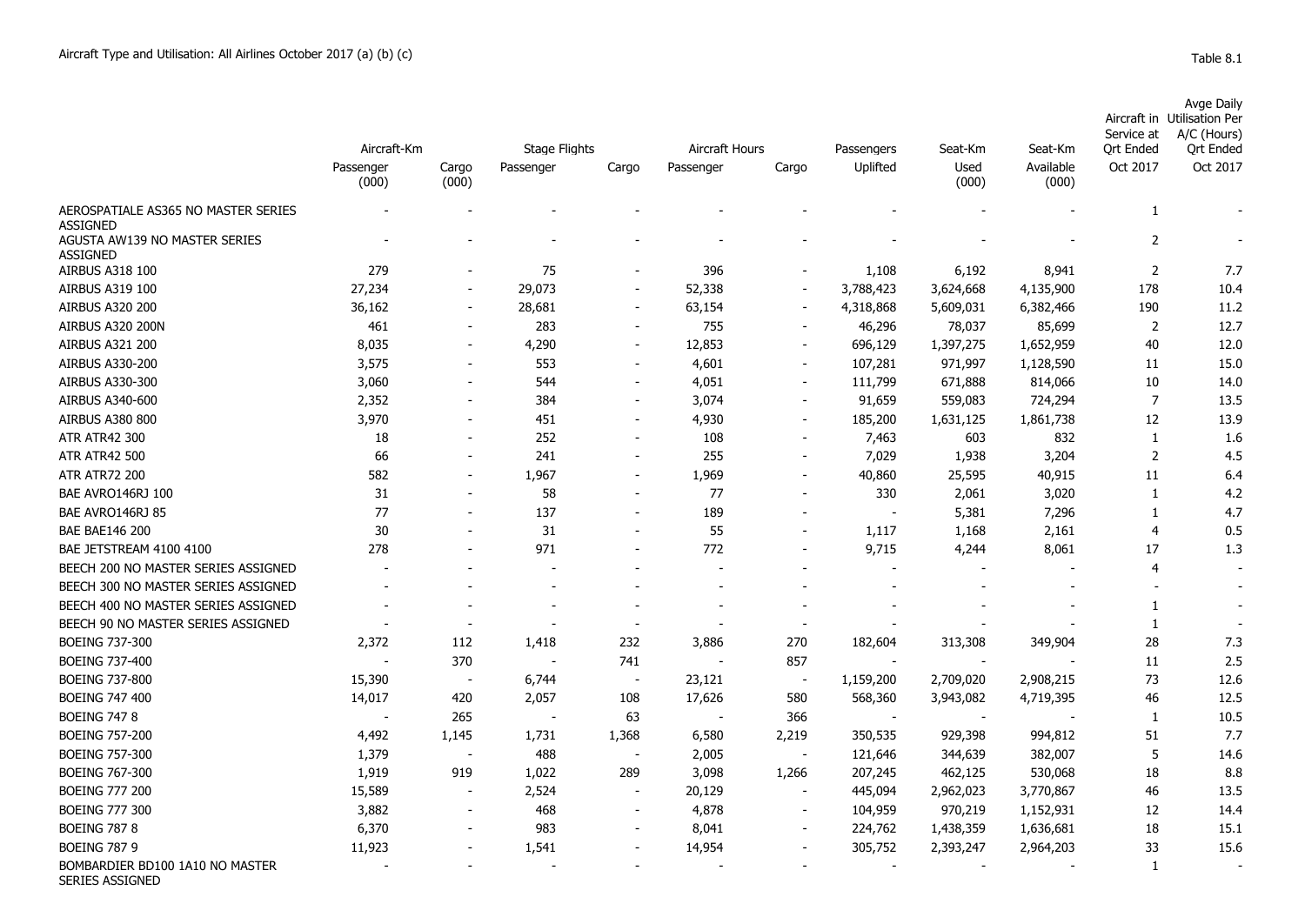|                                                           | Aircraft-Km        |                          | <b>Stage Flights</b> |                          | Aircraft Hours           |                          | Passengers               | Seat-Km        | Seat-Km            | Service at<br>Ort Ended | Avge Daily<br>Aircraft in Utilisation Per<br>A/C (Hours)<br>Ort Ended |
|-----------------------------------------------------------|--------------------|--------------------------|----------------------|--------------------------|--------------------------|--------------------------|--------------------------|----------------|--------------------|-------------------------|-----------------------------------------------------------------------|
|                                                           | Passenger<br>(000) | Cargo<br>(000)           | Passenger            | Cargo                    | Passenger                | Cargo                    | Uplifted                 | Used<br>(000)  | Available<br>(000) | Oct 2017                | Oct 2017                                                              |
| BOMBARDIER BD700 1A10 NO MASTER<br><b>SERIES ASSIGNED</b> | 45                 | $\overline{a}$           | 15                   | $\overline{\phantom{a}}$ | 54                       | $\overline{\phantom{a}}$ | 37                       | 88             | 550                | 9                       | 0.2                                                                   |
| BOMBARDIER BD700 1A11 NO MASTER<br><b>SERIES ASSIGNED</b> |                    |                          |                      |                          |                          |                          |                          |                |                    | $\mathbf{1}$            |                                                                       |
| BOMBARDIER CL600 2B19 NO MASTER<br><b>SERIES ASSIGNED</b> |                    |                          |                      |                          |                          |                          |                          | $\overline{a}$ |                    | $\mathbf{1}$            |                                                                       |
| BRITTEN NORMAN BN2A UNDESIGNATED<br><b>MASTER SERIES</b>  | 17                 |                          | 464                  |                          | 120                      |                          | 1,659                    | 78             | 136                | 2                       | 2.1                                                                   |
| CANADAIR CL600 2B16 600                                   | 102                |                          | 42                   |                          | 108                      |                          | 156                      | 351            | 1,263              | $\overline{7}$          | 0.3                                                                   |
| CESSNA 310 NO MASTER SERIES ASSIGNED                      |                    |                          |                      |                          |                          | $\blacksquare$           |                          | $\blacksquare$ |                    | 4                       |                                                                       |
| CESSNA 402 NO MASTER SERIES ASSIGNED                      |                    |                          |                      |                          |                          |                          |                          |                |                    | $\mathbf{1}$            |                                                                       |
| CESSNA 404 NO MASTER SERIES ASSIGNED                      |                    |                          |                      |                          |                          |                          |                          |                |                    | 5                       |                                                                       |
| CESSNA 510 NO MASTER SERIES ASSIGNED                      |                    |                          |                      |                          |                          |                          |                          |                |                    | 3                       |                                                                       |
| CESSNA 560 NO MASTER SERIES ASSIGNED                      |                    |                          |                      |                          | $\overline{\phantom{a}}$ |                          |                          | $\blacksquare$ |                    | $\overline{2}$          |                                                                       |
| <b>CESSNA F406 NO MASTER SERIES</b><br><b>ASSIGNED</b>    | $\overline{4}$     | $\mathbf{1}$             | 9                    | $\mathbf{1}$             | 13                       | $\overline{2}$           | $\overline{\phantom{a}}$ | 16             | 30                 | 6                       | 0.5                                                                   |
| DASSAULT FALCON 2000 NO MASTER<br><b>SERIES ASSIGNED</b>  | 24                 |                          | 27                   | $\overline{\phantom{a}}$ | 31                       |                          | 82                       | 68             | 350                | $\overline{4}$          | 0.2                                                                   |
| DASSAULT FALCON 7X NO MASTER SERIES<br><b>ASSIGNED</b>    | 14                 |                          | $\overline{2}$       | $\blacksquare$           | 17                       |                          | 8                        | 48             | 182                | 4                       | 0.4                                                                   |
| DASSAULT FALCON 900EX NO MASTER<br><b>SERIES ASSIGNED</b> | 11                 |                          | 10                   | $\blacksquare$           | 12                       | $\sim$                   | 31                       | 42             | 146                | 3                       | 0.4                                                                   |
| DE HAVILLAND DHC6 400                                     | 46                 | ÷                        | 280                  | $\blacksquare$           | 259                      | $\blacksquare$           | 2,668                    | 452            | 879                | 3                       | 3.1                                                                   |
| DE HAVILLAND DHC8 400                                     | 4,357              | $\sim$                   | 9,954                | $\overline{\phantom{a}}$ | 12,399                   | $\overline{\phantom{a}}$ | 541,215                  | 250,365        | 339,878            | 58                      | 7.5                                                                   |
| <b>DORNIER 228 200</b>                                    | 38                 | $\blacksquare$           | 450                  | $\overline{\phantom{a}}$ | 212                      | $\overline{\phantom{a}}$ | 4,644                    | 414            | 681                | $\overline{4}$          | 2.3                                                                   |
| DORNIER 328 NO MASTER SERIES<br><b>ASSIGNED</b>           | 108                |                          | 304                  | $\overline{a}$           | 339                      | $\blacksquare$           | 4,962                    | 1,839          | 3,372              | 3                       | 3.8                                                                   |
| EMBRAER EMB135 NO MASTER SERIES<br><b>ASSIGNED</b>        | 314                | $\overline{\phantom{a}}$ | 487                  | $\overline{\phantom{a}}$ | 663                      | $\overline{\phantom{a}}$ | 11,005                   | 7,194          | 11,627             | 6                       | 3.4                                                                   |
| <b>EMBRAER EMB145 NO MASTER SERIES</b><br><b>ASSIGNED</b> | 1,579              |                          | 2,444                | $\overline{\phantom{a}}$ | 3,294                    |                          | 48,864                   | 45,483         | 77,534             | 20                      | 5.3                                                                   |
| <b>EMBRAER EMB505 NO MASTER SERIES</b><br><b>ASSIGNED</b> | ÷                  |                          |                      |                          |                          |                          | $\overline{\phantom{a}}$ | $\blacksquare$ |                    | 1                       | $\overline{\phantom{a}}$                                              |
| EMBRAER EMB550 NO MASTER SERIES<br><b>ASSIGNED</b>        | 16                 |                          | 22                   | $\overline{\phantom{a}}$ | 27                       | $\overline{\phantom{a}}$ | 91                       | 55             | 158                | $\mathbf{1}$            | 1.5                                                                   |
| EMBRAER ERJ170 100                                        | 652                |                          | 1,166                | $\overline{\phantom{a}}$ | 1,388                    | $\blacksquare$           | 44,615                   | 33,973         | 49,561             | 8                       | 6.9                                                                   |
| EMBRAER ERJ170 200                                        | 1,235              | $\blacksquare$           | 1,835                | $\overline{\phantom{a}}$ | 2,737                    | $\overline{\phantom{a}}$ | 121,596                  | 81,826         | 108,654            | 11                      | 8.7                                                                   |
| EMBRAER ERJ190 100                                        | 1,727              | $\blacksquare$           | 2,288                | $\blacksquare$           | 3,518                    | $\blacksquare$           | 160,907                  | 126,284        | 169,284            | 14                      | 9.2                                                                   |
| EMBRAER ERJ190 200                                        | 1,173              | $\blacksquare$           | 1,461                | $\overline{\phantom{a}}$ | 2,348                    | $\blacksquare$           | 122,953                  | 102,862        | 138,629            | 10                      | 9.2                                                                   |
| GULFSTREAM GV NO MASTER SERIES<br><b>ASSIGNED</b>         | 102                |                          | 31                   | $\overline{\phantom{a}}$ | 126                      |                          | 158                      | 554            | 1,694              | 3                       | 0.7                                                                   |
| <b>GULFSTREAM GVI NO MASTER SERIES</b><br><b>ASSIGNED</b> | 22                 |                          | 5                    |                          | 26                       |                          | 10                       | 44             | 246                | $\overline{2}$          | 0.3                                                                   |